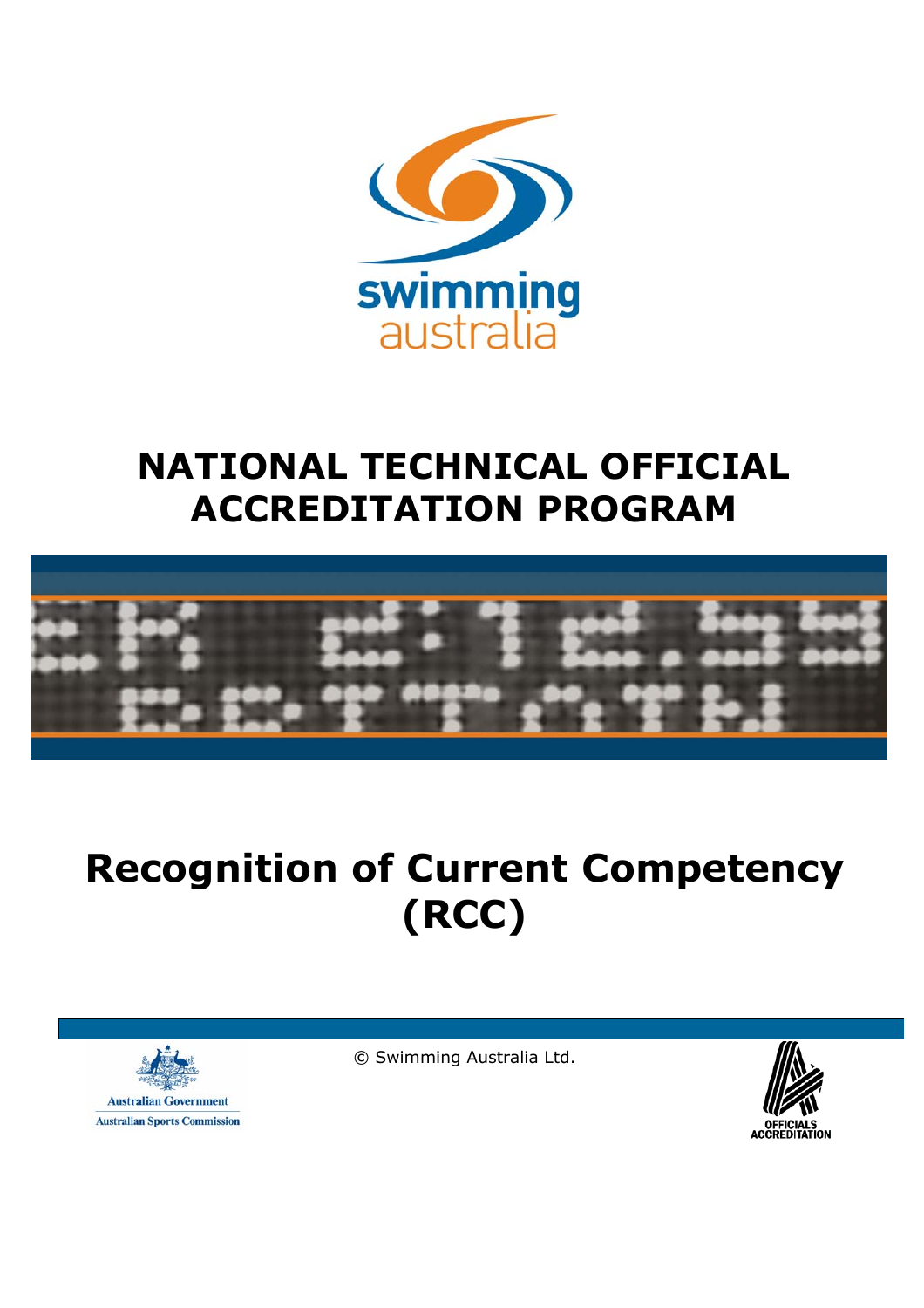

## **Recognition of Current Competency (RCC)**

There will be no honorary accreditation however in the case of current practicing Technical Officials the State affiliates will be giving recognition of current competency for an initial 4 year period.

All officials must satisfy the competencies of accreditation. However, some practising officials may be able to satisfy all or most of the competencies required for accreditation without having to attend a formal course. Candidates may apply for exemption from all or sections of the course. Such people will be required to apply for formal RCC in writing to the SAL Sport Development Manager. The necessary information and RCC application package will be sent to the candidate, who is required to complete and post the information to SAL. The application will be assessed and candidates will be informed that:

- 1. They have successfully met all competencies and will therefore be granted RCC and accreditation.
- 2. They have only been successful in gaining competency in certain modules within the course and that they will need to liaise with SAL in relation to them achieving the remainder of the course competencies
- 3. That they have achieved none of the course competencies and will be required to attend all components of the course.

#### **In providing sufficient evidence of RCC, it is likely that the candidate will be required to demonstrate his/her expertise in a particular area by practical demonstration.**

Candidates with evidence of having achieved the following **may** gain credit, providing the SAL Sport Development Manager or the SAL Technical Swimming Committee is satisfied that the qualifications are equivalent to those established by SAL, and the candidate can demonstrate the required competencies in SAL rules and regulations. These may include;

- Equivalent overseas.
- AUSSI Masters Officiating certificate.
- NOAS courses for officials.

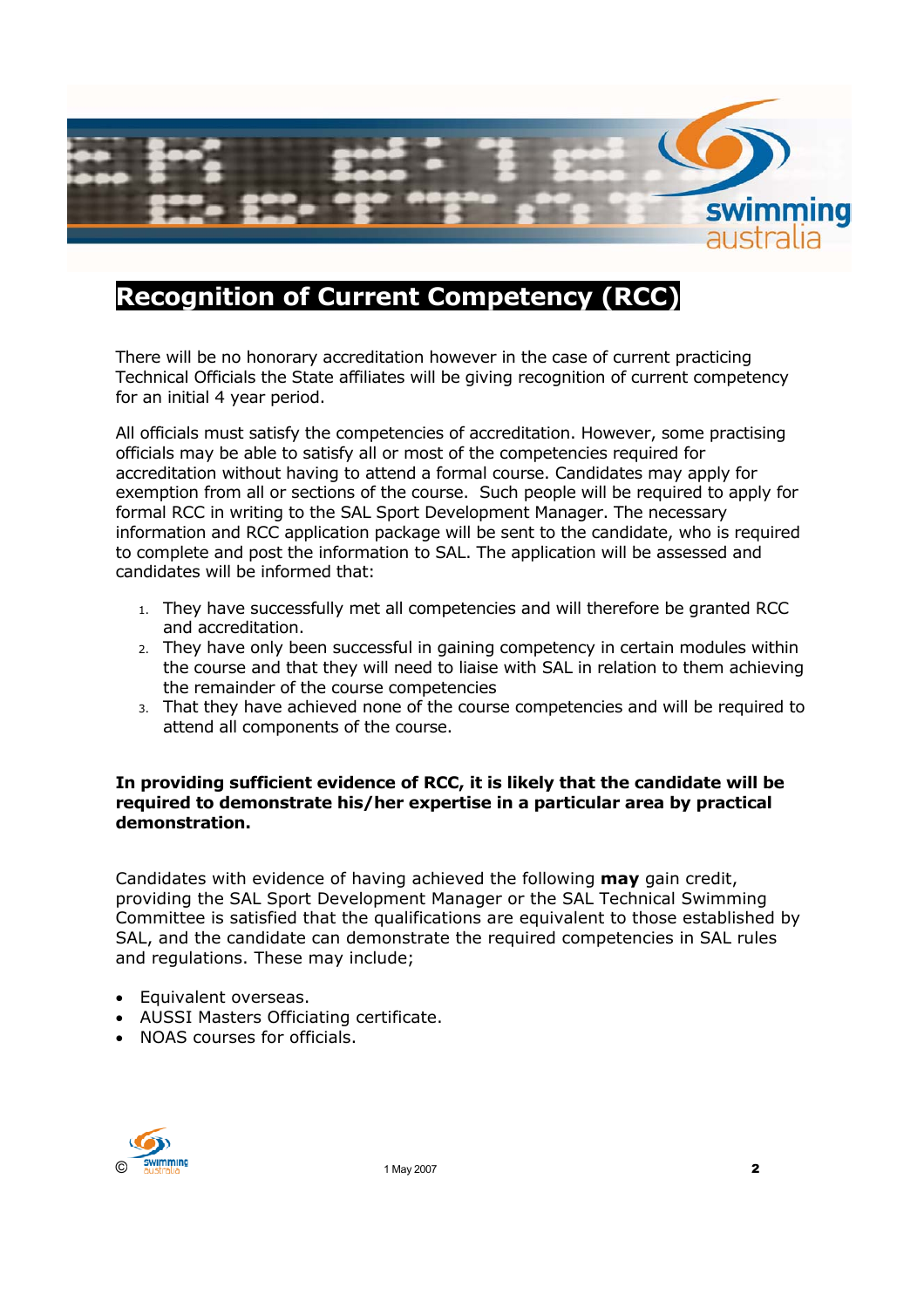

## **SAL National Technical Official Accreditation Application**

If you require assistance completing this form please contact us on the details listed in the application covering letter.

#### **PART A – Personal Information**

| Phone:<br><u> 1980 - Johann Stein, mars an deutscher Stein (</u>           | Fax:       | <u> Alexandria de la contrada de la contrada de la contrada de la contrada de la contrada de la contrada de la c</u> |
|----------------------------------------------------------------------------|------------|----------------------------------------------------------------------------------------------------------------------|
| Mobile:                                                                    |            |                                                                                                                      |
| Email:<br><u> 1989 - Andrea Stadt Britain, amerikansk politik (* 1989)</u> |            |                                                                                                                      |
| Are you Aboriginal or Torres Strait Islander?                              | $\Box$ Yes | $\Box$ No                                                                                                            |

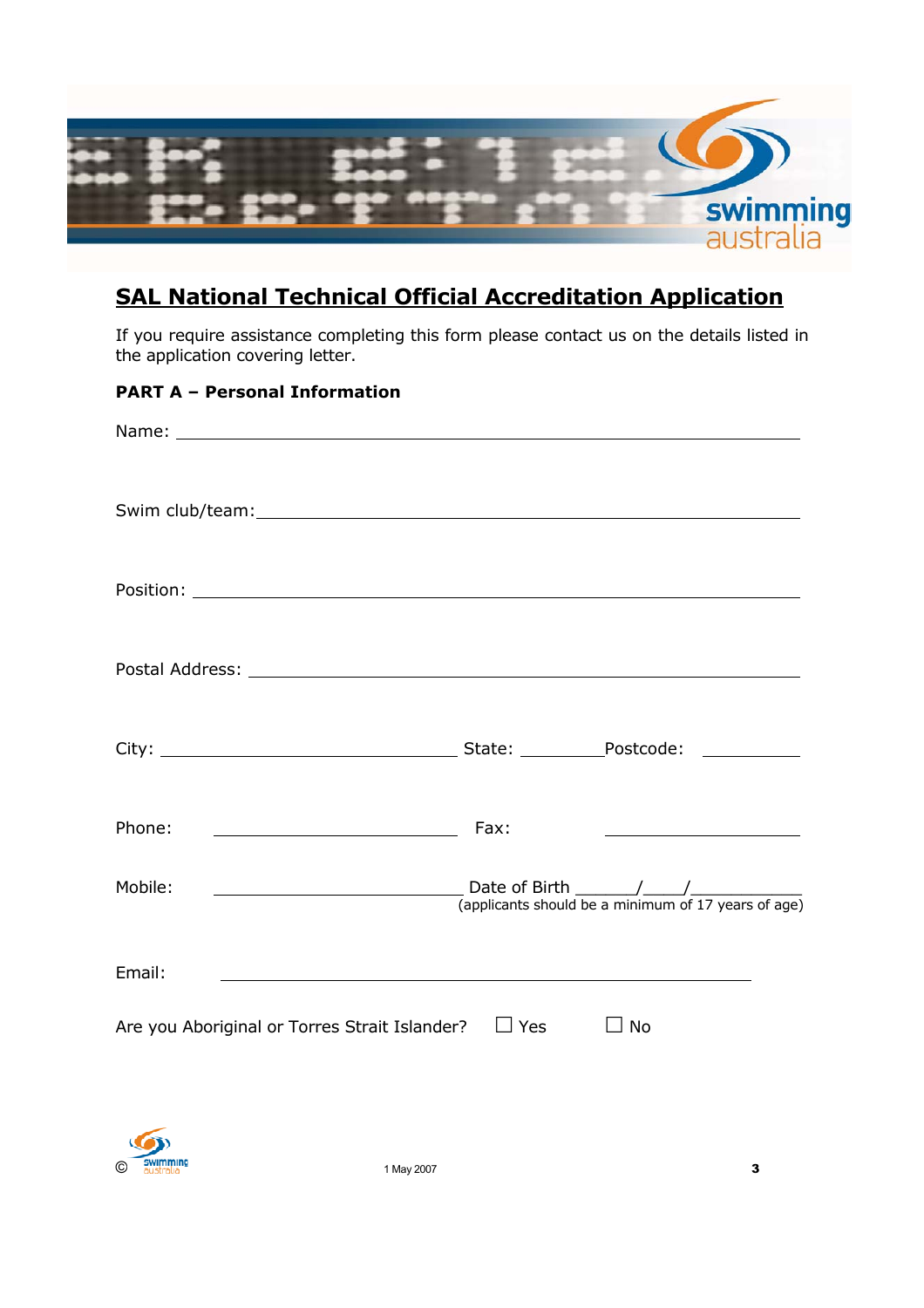

#### **PART B – Experience Gained**

This section will provide your assessor/s with an overview of the experience you have gained. In Part C you will be asked to focus in on experience that relates to the learning modules of the National Technical Official Accreditation Course and to present evidence of your experience.

#### **1. Work experience (if applicable)**

Please complete the following in relation to your work experience, either full-time or part-time, including any voluntary or unpaid work.

Begin with your present position followed by the next most recent job and so on.

| Present work:  |                                                                                  |
|----------------|----------------------------------------------------------------------------------|
|                |                                                                                  |
|                |                                                                                  |
| Duties:        |                                                                                  |
|                |                                                                                  |
|                |                                                                                  |
|                |                                                                                  |
| Previous work: | From ____/____/_______ to _____/_____/______                                     |
|                |                                                                                  |
|                | Your position: <u>New Your position:</u>                                         |
| Duties:        |                                                                                  |
|                | ,我们也不会有什么。""我们的人,我们也不会有什么?""我们的人,我们也不会有什么?""我们的人,我们也不会有什么?""我们的人,我们也不会有什么?""我们的人 |
|                |                                                                                  |
|                |                                                                                  |

(Please provide extra sheets if the space provided is insufficient)

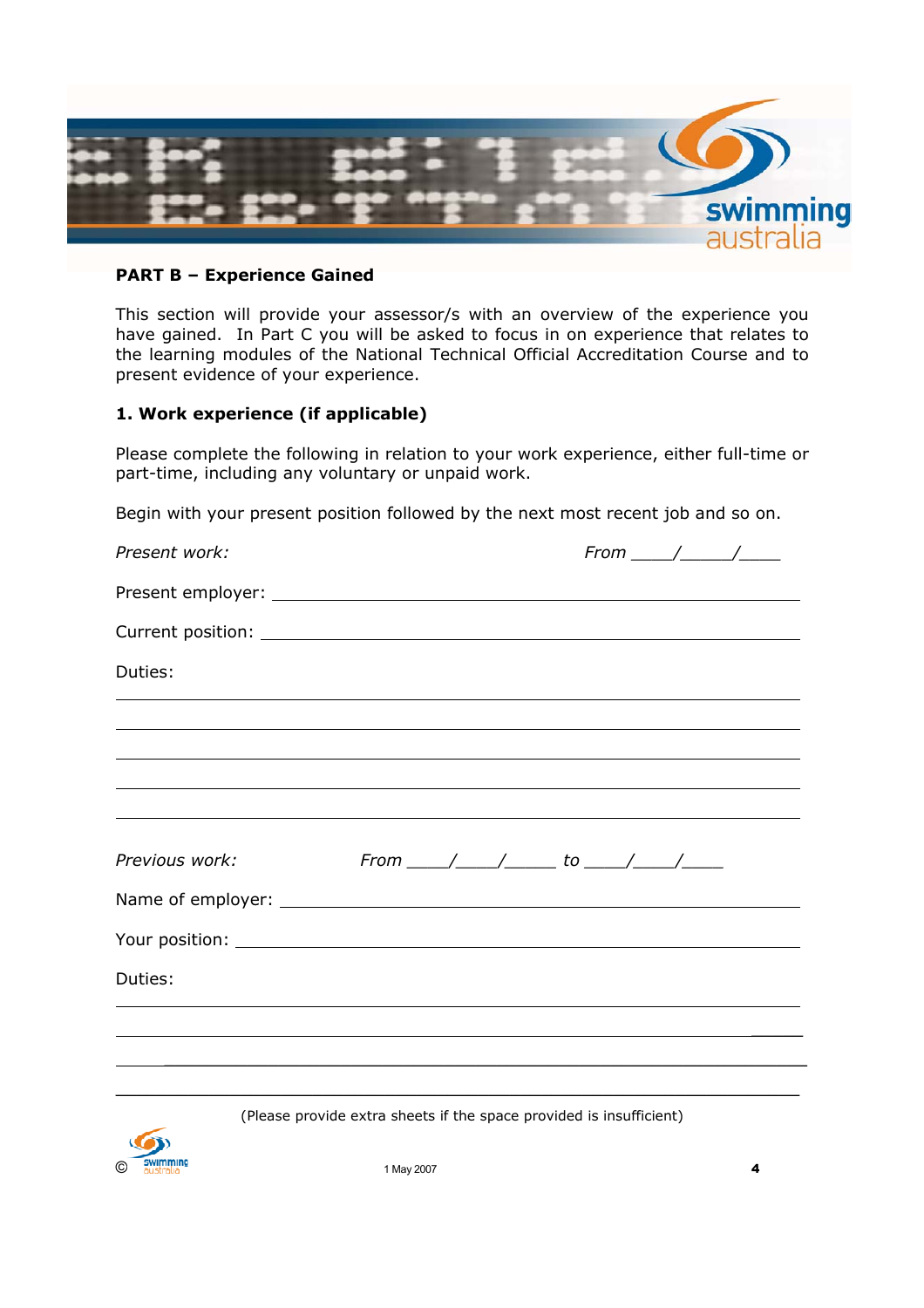

#### **2. Education and training**

Indicate any education and training you have undertaken, including formal courses, adult education courses, training undertaken at work, etc.

### **Education/Training Length Year**

| the contract of the contract of                                                                                                                                                                                                      |                                                                                  |  |  |
|--------------------------------------------------------------------------------------------------------------------------------------------------------------------------------------------------------------------------------------|----------------------------------------------------------------------------------|--|--|
| <u> El control de la control de la control de la control de la control de la control de la control de la control de la control de la control de la control de la control de la control de la control de la control de la control</u> |                                                                                  |  |  |
|                                                                                                                                                                                                                                      |                                                                                  |  |  |
|                                                                                                                                                                                                                                      | ,我们的人们就会在这里,我们的人们就会在这里,我们的人们就会在这里,我们的人们就会在这里,我们的人们就会在这里,我们的人们就会在这里,我们的人们就会在这里,我们 |  |  |
|                                                                                                                                                                                                                                      |                                                                                  |  |  |

#### **3. Life experience**

Note any other activities you have undertaken and/or are currently involved with, which have given you skills and knowledge with could be relevant to the units for which you are claiming RCC. Leisure, sport, recreation, hobby, or other activities could be noted, for instance.



 $\overline{a}$  $\overline{a}$ 

\_\_\_\_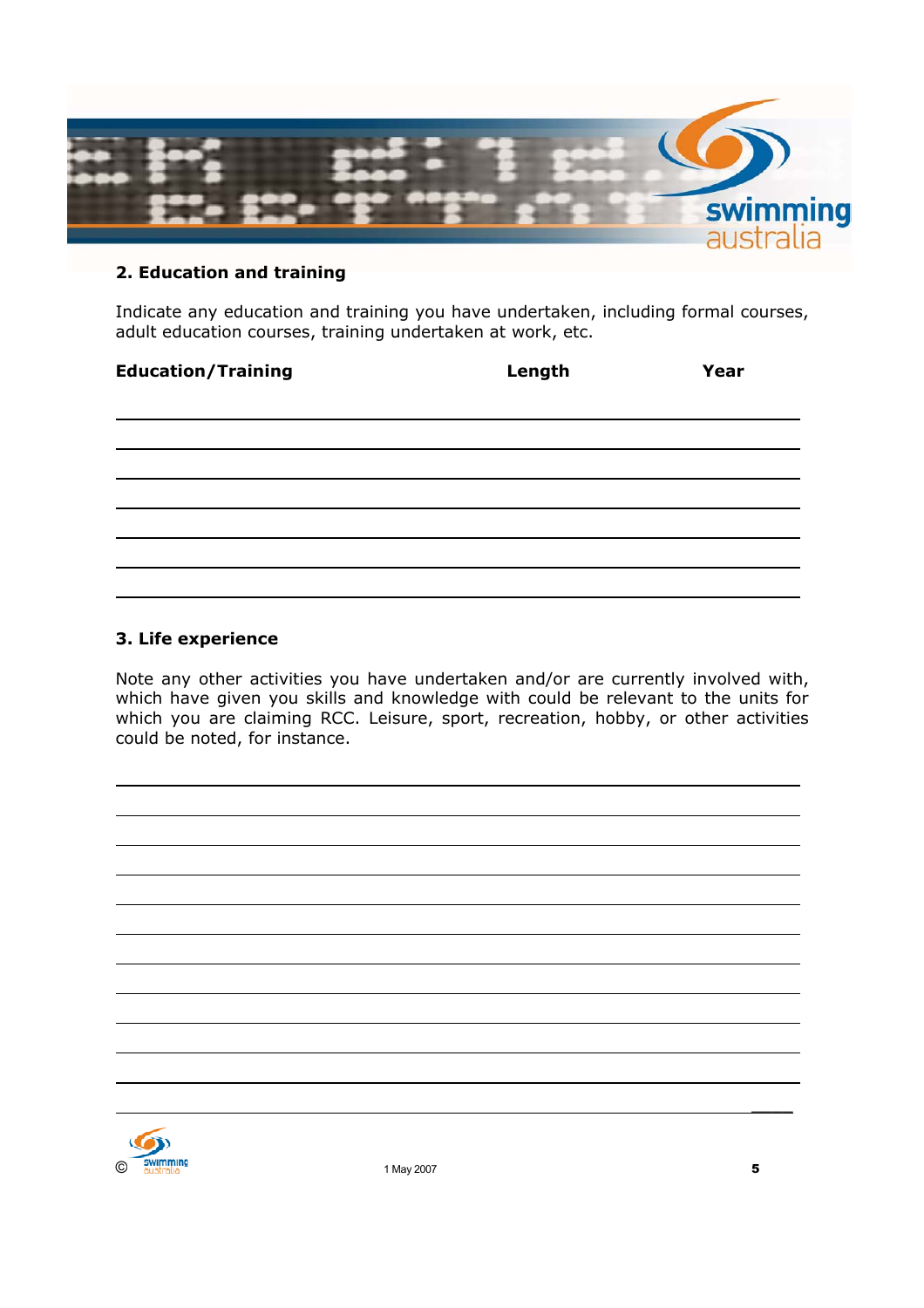

#### **PART C – Modules Claimed**

I intend to apply for RCC in the following modules of the National Technical Official Accreditation Course:

| Unit                                             | <b>RCC</b><br><b>Claimed</b><br>(please<br>tick) |
|--------------------------------------------------|--------------------------------------------------|
| <b>General Principles</b>                        |                                                  |
| Starter (Level One)                              |                                                  |
| Starter (Level Two)                              |                                                  |
| Starter (Level Three)                            |                                                  |
| <b>Check Starter</b>                             |                                                  |
| Marshal                                          |                                                  |
| Timekeeper                                       |                                                  |
| Chief Timekeeper                                 |                                                  |
| Inspector of Turns                               |                                                  |
| Judge of Stroke                                  |                                                  |
| Recorder                                         |                                                  |
| Referee (Level One)                              |                                                  |
| Referee (Level Two)                              |                                                  |
| Referee (Level Three)                            |                                                  |
| Referee (OWS Extension)                          |                                                  |
| Referee (Swimmer with a Disability Extension)    |                                                  |
| Self Management for Advanced Technical Officials |                                                  |
| Announcer                                        |                                                  |
| Finish Judge                                     |                                                  |
| Operator of Automatic Equipment                  |                                                  |

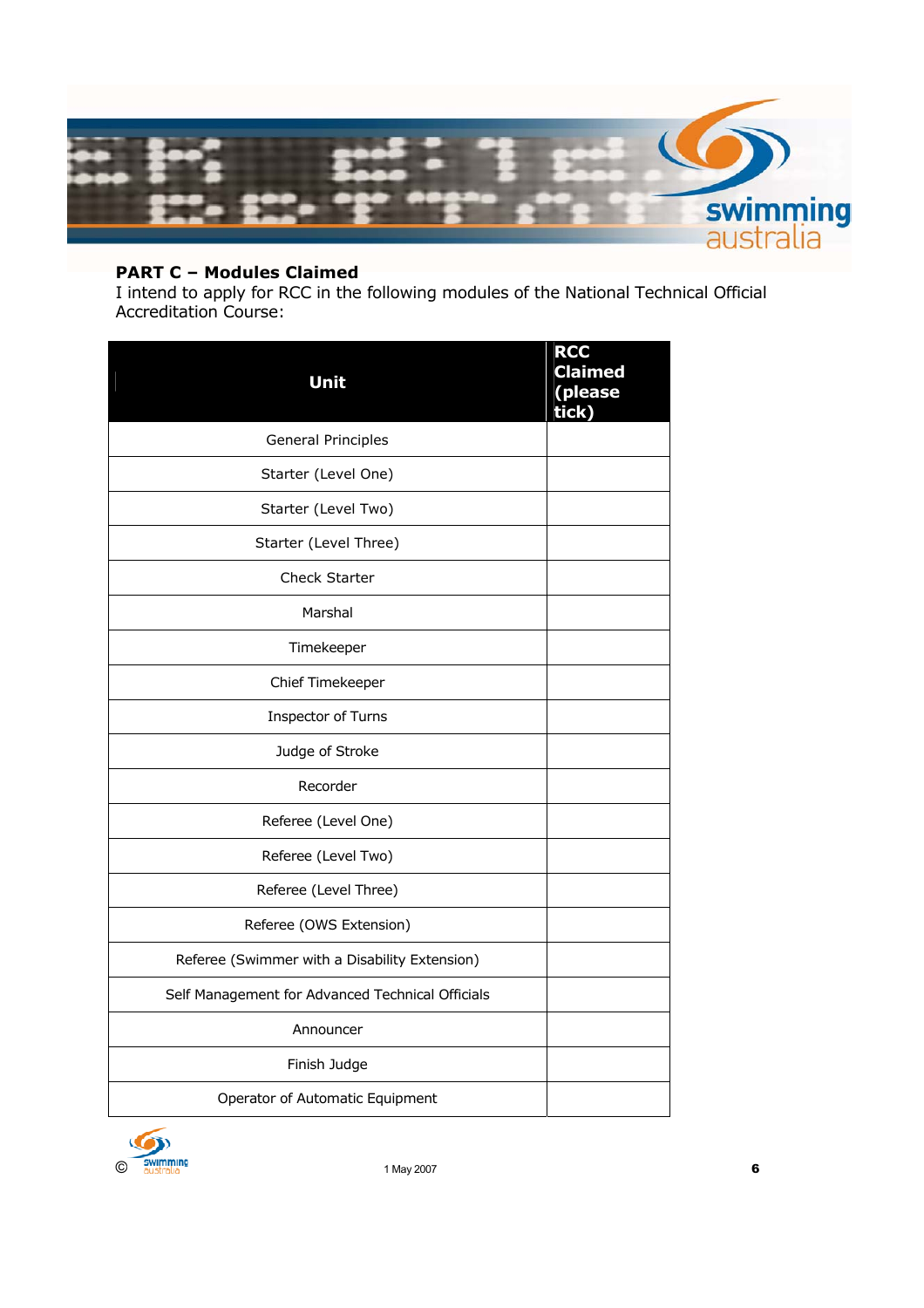

#### **PART D – Evidence for Application**

This section contains separate applications for each unit. The applications are intended for use as both a self-assessment tool and as a cover page(s) for the required evidence.

The completed unit applications as outlined below, **with attached evidence** will make up your portfolio of assessment.

#### *Required Evidence*

To be successful in your application for RCC in any module of the National Technical Official Accreditation, you will need to provide the following evidence:

 $\Box$  Completed Swimming Australia National Technical Official Accreditation Recognition of Current Competency Application form

 $\Box$  Acquired certificates that prove your competency in the areas seeking recognition. This may include a Technical Official Accreditation Certificate from another Federation, tertiary education certificates

 $\Box$  Completed Practical Assessment Sheets which are available through your State Swimming Association.

#### *Organising and labelling evidence*

Please insert the above evidence that you wish to submit with your application. It is advised that you submit copies of the original documentation.

For each item of evidence, you need to provide a description of which module it relates to. This should be indicated in an appropriate place on the submitted evidence, and you may wish to submit a separate sheet of descriptive information to further outline the documents relevance to the modules you are seeking exemption.

You will need to substantiate the primary evidence provided with a practical assessment of competency. This can be conducted through your State Swimming Association. You are required to submit a copy of the practical assessment review sheet as evidence for each module you are seeking recognition of prior learning for.